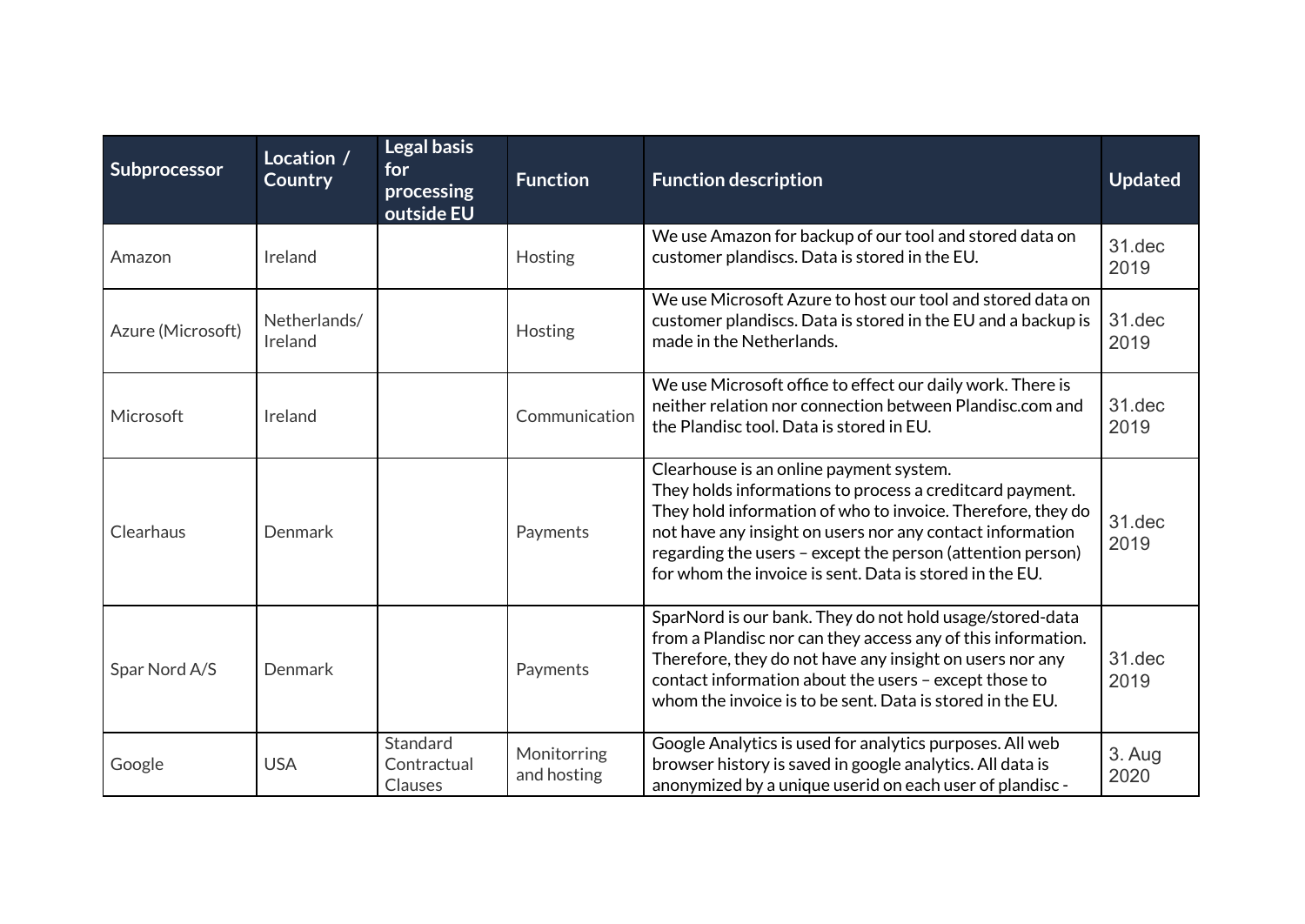|                     |            |                                    |                | known only by Plandisc. In a Enterprise subscription, it is<br>possible to deselect all google tracking.<br>Google has no access to the data stored in a Plandisc.<br>Data are stored in the USA.<br>If cookies are declined, no data will be stored. You can find<br>our cookie policy here:<br>https://plandisc.com/en/cookie-policy/                                                                                                                   |                |
|---------------------|------------|------------------------------------|----------------|-----------------------------------------------------------------------------------------------------------------------------------------------------------------------------------------------------------------------------------------------------------------------------------------------------------------------------------------------------------------------------------------------------------------------------------------------------------|----------------|
| Sproom              | Denmark    |                                    | Invoicing      | We use Sproom for sending and receiving electronic<br>invoices. They do not hold usage/stored-data from a<br>Plandisc nor can they access any of this information. They<br>hold information regarding who to invoice. Therefore, they<br>do not have any insight on users nor any contact<br>information about the users - except those to whom the<br>invoice is to be sent. Data is stored in the EU.                                                   | 31.dec<br>2019 |
| <b>Sharp Spring</b> | <b>USA</b> | Standard<br>Contractual<br>Clauses | E-mail service | Sharspring is our mail-automation. Here all mails are sent<br>from; notifications, onboarding and service mails. In<br>Sharpspring we do not store any usage/stored-data from a<br>plandisc. We only store contact email, name, subscription<br>and some plandisc behavior (changed ring color, clicked<br>print, etc).<br>Sharspring is also on SCC (Standard Contractual Clauses).<br>Every month we receive a transparency report from<br>Sharpspring. | 3. Aug<br>2020 |
| Zapier              | <b>USA</b> | Standard<br>Contractual<br>Clauses | Integration    | Zapier is a connector, which pushes contact informatios<br>from our Mail automation (Sharspring) to Zendesk<br>(our Support system). They are on SCC (Standard<br>Contractual Clauses). Zapier has no usage-data or access to<br>data from a plandisc. The only data Zapier has is the name<br>and Email of the user.<br>Zapier by default permanently delete all data after 30 days.                                                                     | 3. Aug<br>2020 |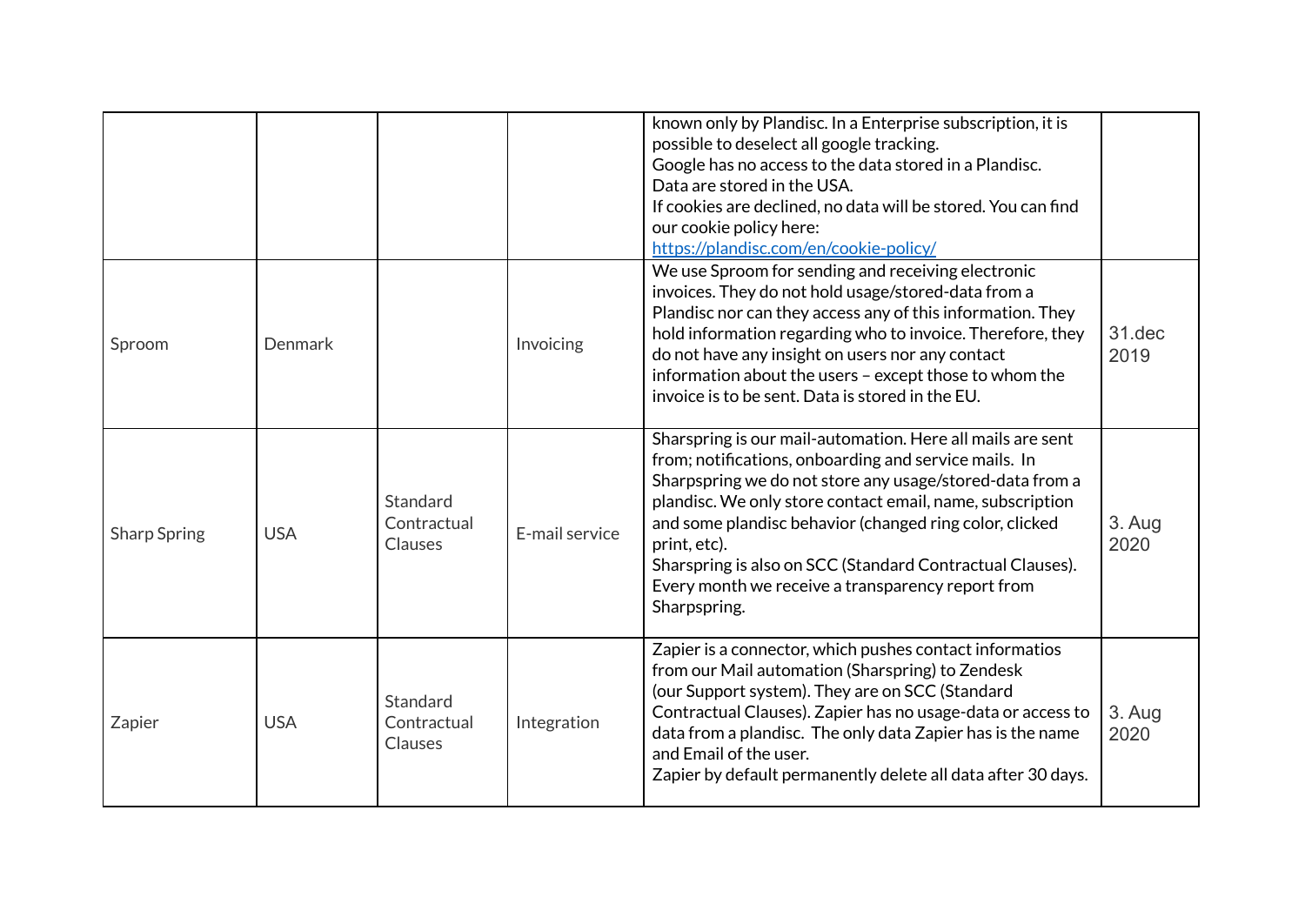| <b>ZenDesk</b> | EU             | Standard<br>Contractual<br><b>Clauses</b> | Customer<br>support | Zendesk is a ticket/customer support system where we<br>handle all customer support. When a User writes/contacts<br>us, a ticket is created in Zendesk.<br>Zendesk which has no usage/stored-data from a<br>plandisc.nor can it access any of the information that are<br>stored in Plandisc. Zendesk only has the User name, email<br>and subscription and limited, relevant web browser history,<br>so we can provide the best possible support. | 3. Aug<br>2020 |
|----------------|----------------|-------------------------------------------|---------------------|----------------------------------------------------------------------------------------------------------------------------------------------------------------------------------------------------------------------------------------------------------------------------------------------------------------------------------------------------------------------------------------------------------------------------------------------------|----------------|
| QuickPay       | <b>Denmark</b> |                                           | Payment<br>gateway  | We use Quickpay to accept payments online. No<br>usage/stored-data from a plandisc is stored in Quickpay nor<br>can Quickpay access/monitor any information. They hold<br>information of who to invoice. Nor do they have any insight<br>on users nor any contact information about the users. Data<br>is stored in EU.                                                                                                                            | 31.dec<br>2019 |
| Webhosting.dk  | <b>Denmark</b> |                                           | E-mail service      | We use Webhosting for processing all our emails from the<br>tool - plandisc. That is emails like notifications, renewal of<br>subscription, invites to attendees, Due date reminder. No<br>usage/stored-data from a plandisc is stored in Webhosting<br>nor can Webhosting access/monitor any of the information.<br>No data is stored.                                                                                                            | 31.dec<br>2019 |
| E-conomic      | Denmark        |                                           | Invoicing           | E-conomics is our accounting system.<br>They do not hold usage/stored-data from a Plandisc nor can<br>theyaccess any of this information. They hold information<br>regarding who to invoice. Therefore, they do not have any<br>insight on users nor any contact information about the<br>users - except those for whom the invoice is to be sent.<br>Data is stored in the EU.                                                                    | 31.dec<br>2019 |